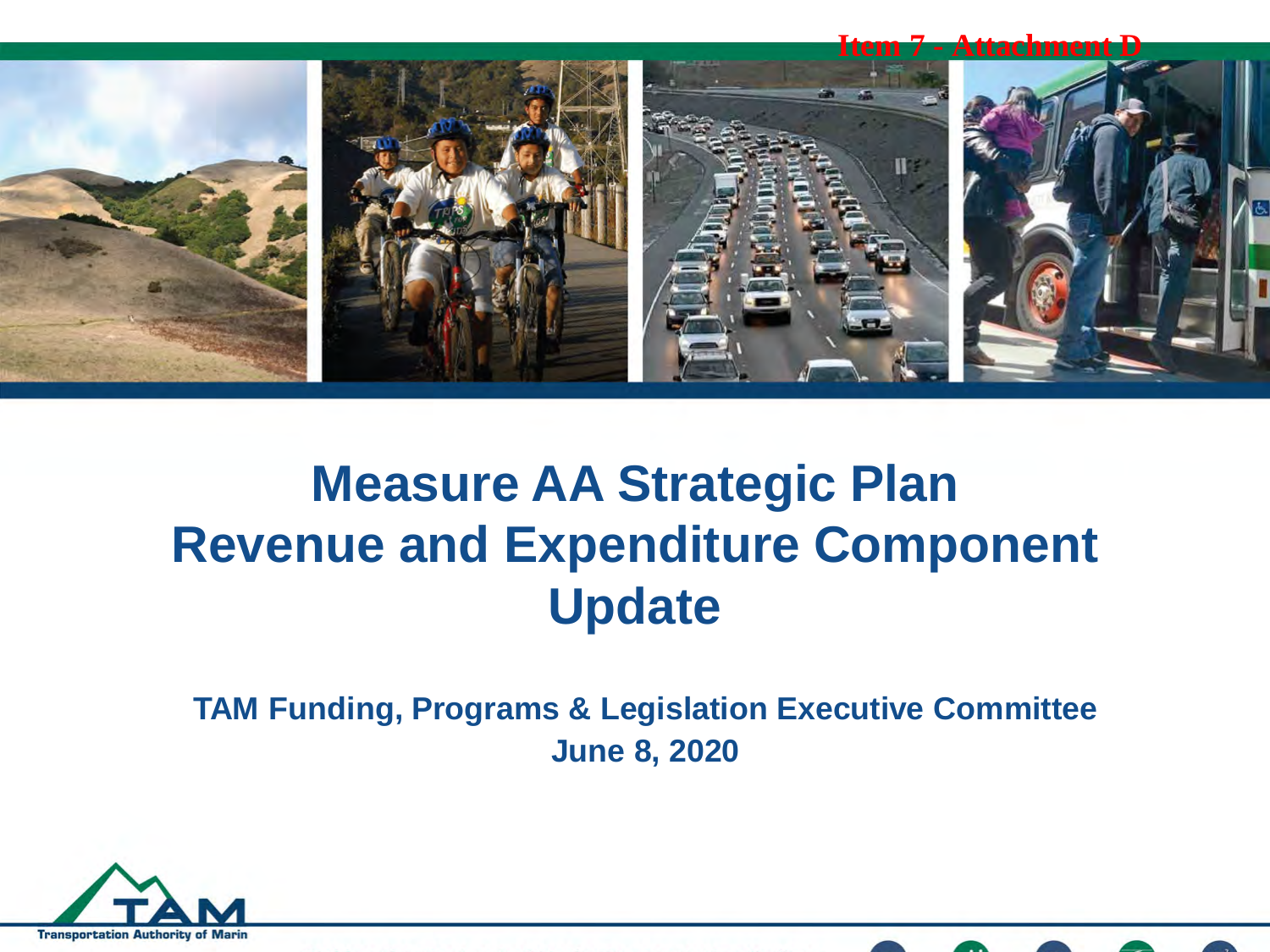# **Background**

- The Measure AA Expenditure Plan directed TAM to prepare a Measure AA Strategic Plan
- Identifies the revenues, priorities for projects and the dates for project implementation based on project readiness
- Strategic Plan was prepared and adopted by the TAM Board in June 2019
- Strategic Plan will be updated every other year and the Revenue and Expenditure Component will be updated annually



Making the Most out of Marin Transportation Dollars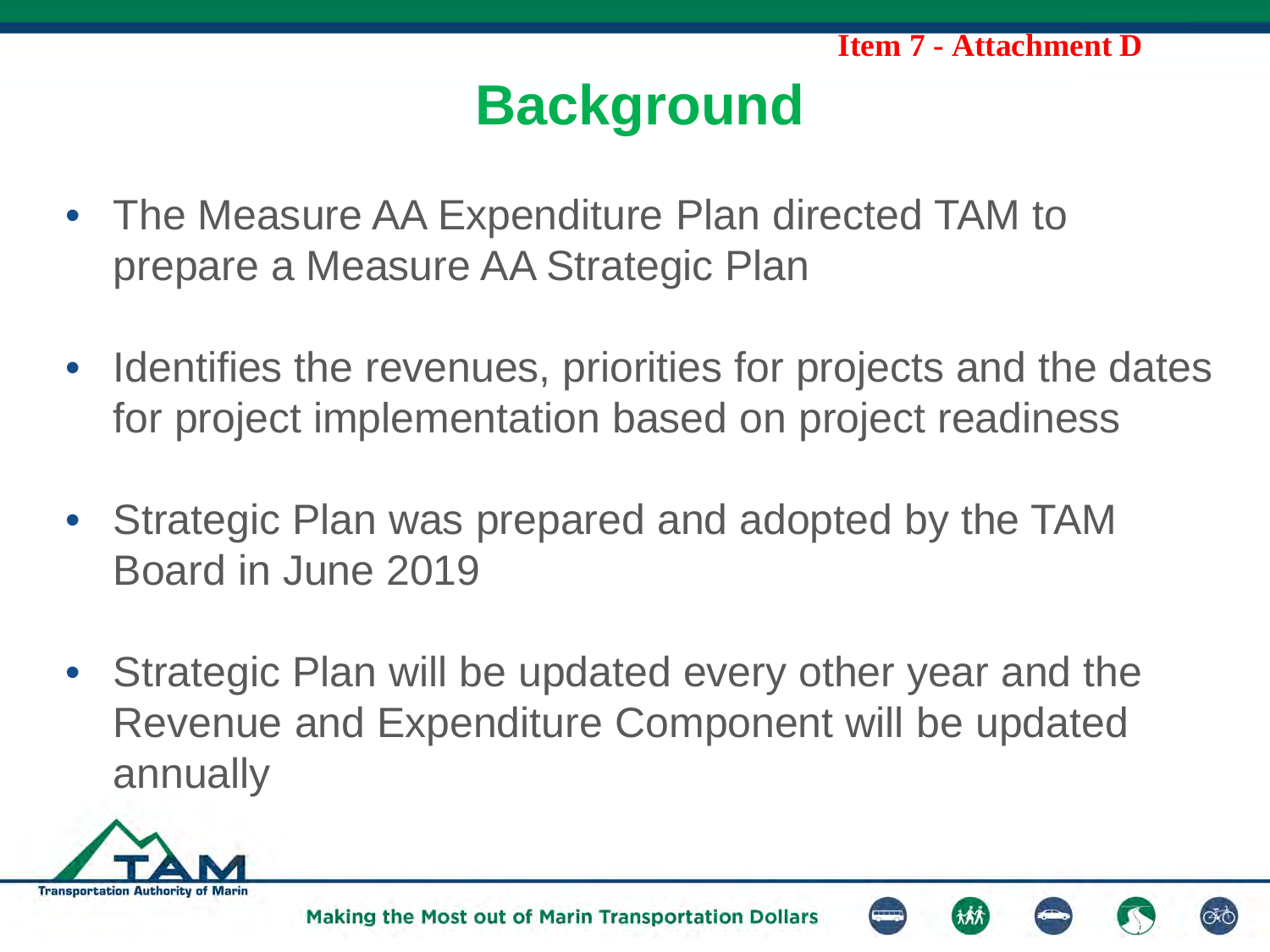# **Background (cont.)**

- Revenue and Expenditure Component updates the revenue forecast and reviews the cash flow needs of each project and program to determine reimbursement schedule
- Because of COVID-19 and the Shelter in Place (SIP) Order, different revenue scenarios were developed this year to determine their impacts to projects and programs in the Strategic Plan, particularly in the near term.

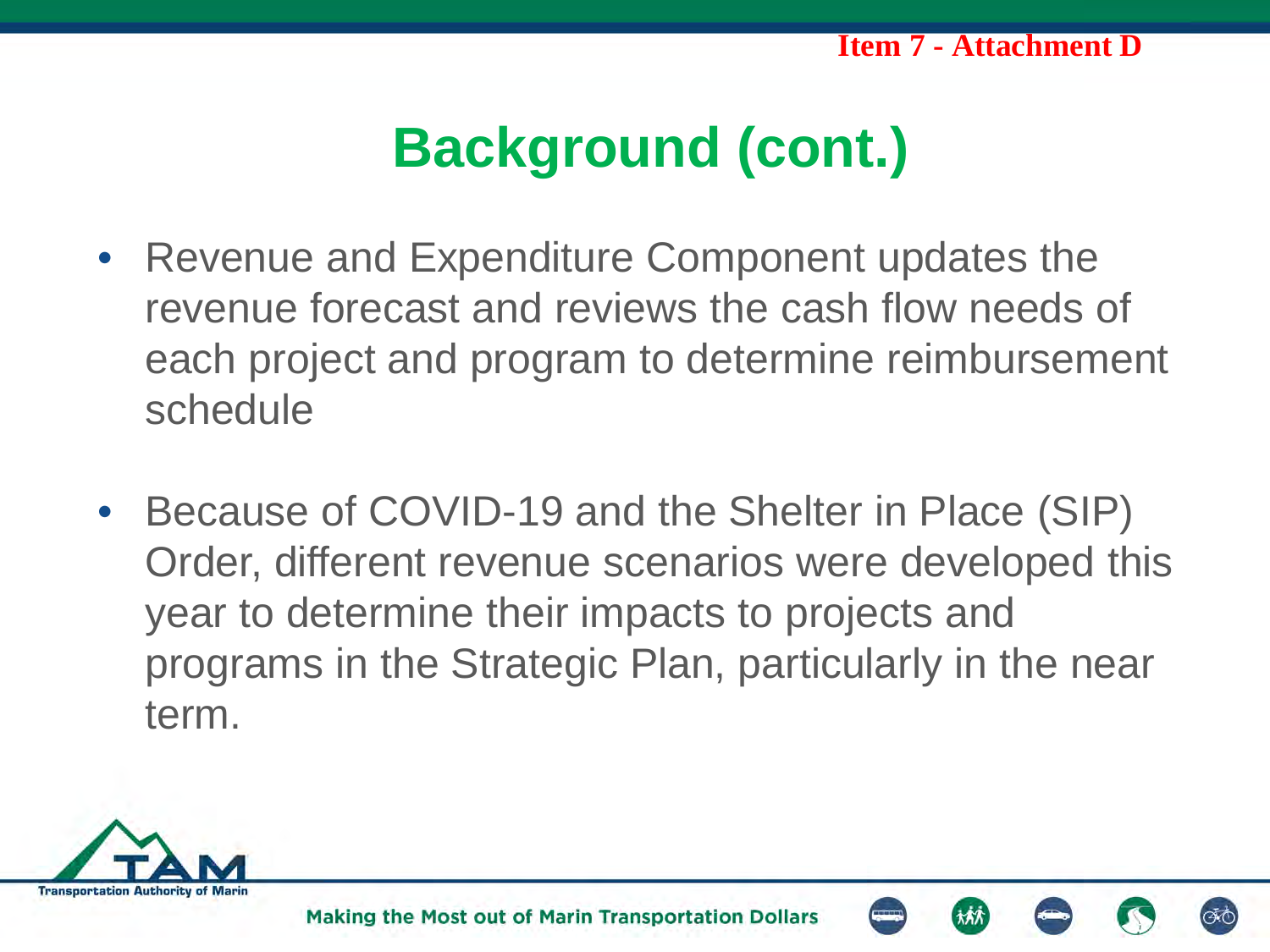### **Revenue Collection**

- Prior to COVID-19 and the SIP Order, collection of sales tax revenues was predictably experiencing average annual growth of approximately 3% in the last decade
- How much decrease in sales tax collection caused by COVID-19, and for how long, are still unknown and may not be clear for years to come



Making the Most out of Marin Transportation Dollars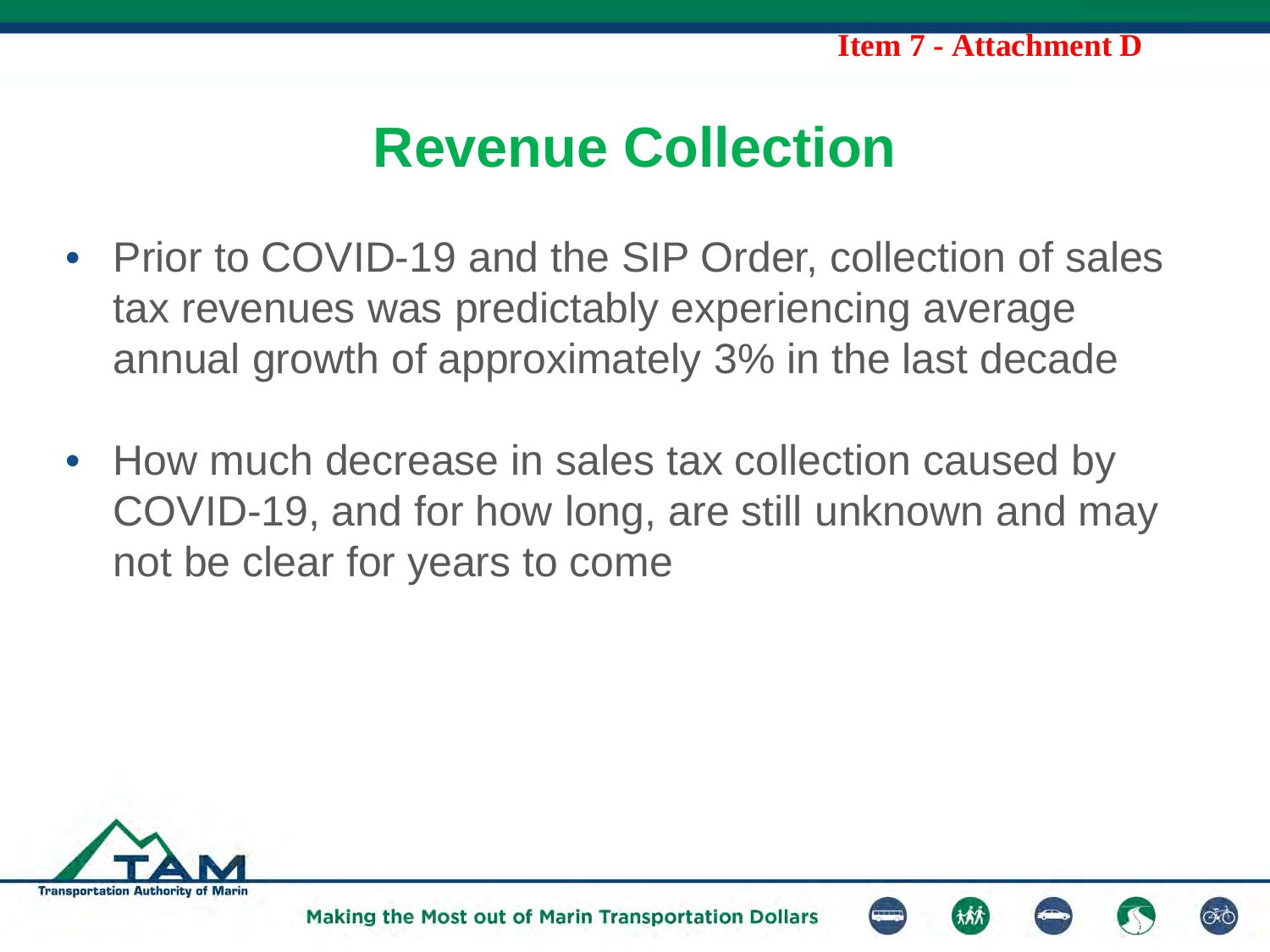### **Revenue Collection (cont.) Item 7 - Attachment D**

Three scenarios on revenue collection were developed to compare with the revenue forecast adopted by the TAM Board in June 2019:

- Best Case Scenario: assumes that the reopening of the economy will go smoothly without major setbacks and the economy will start to recover by the end of the year, with some future fluctuation
- Moderate Case Scenario: assumes that the reopening of the economy will experience some major setbacks and the need to return to SIP again, recovery starts in 2-3 years
- Worst Case Scenario: assumes that there will be a major second wave of COVID-19 this year, and all social and economic damage becomes long term as the nation goes into a great recession worse than 2008 and will need up to 5 years to start the recovery

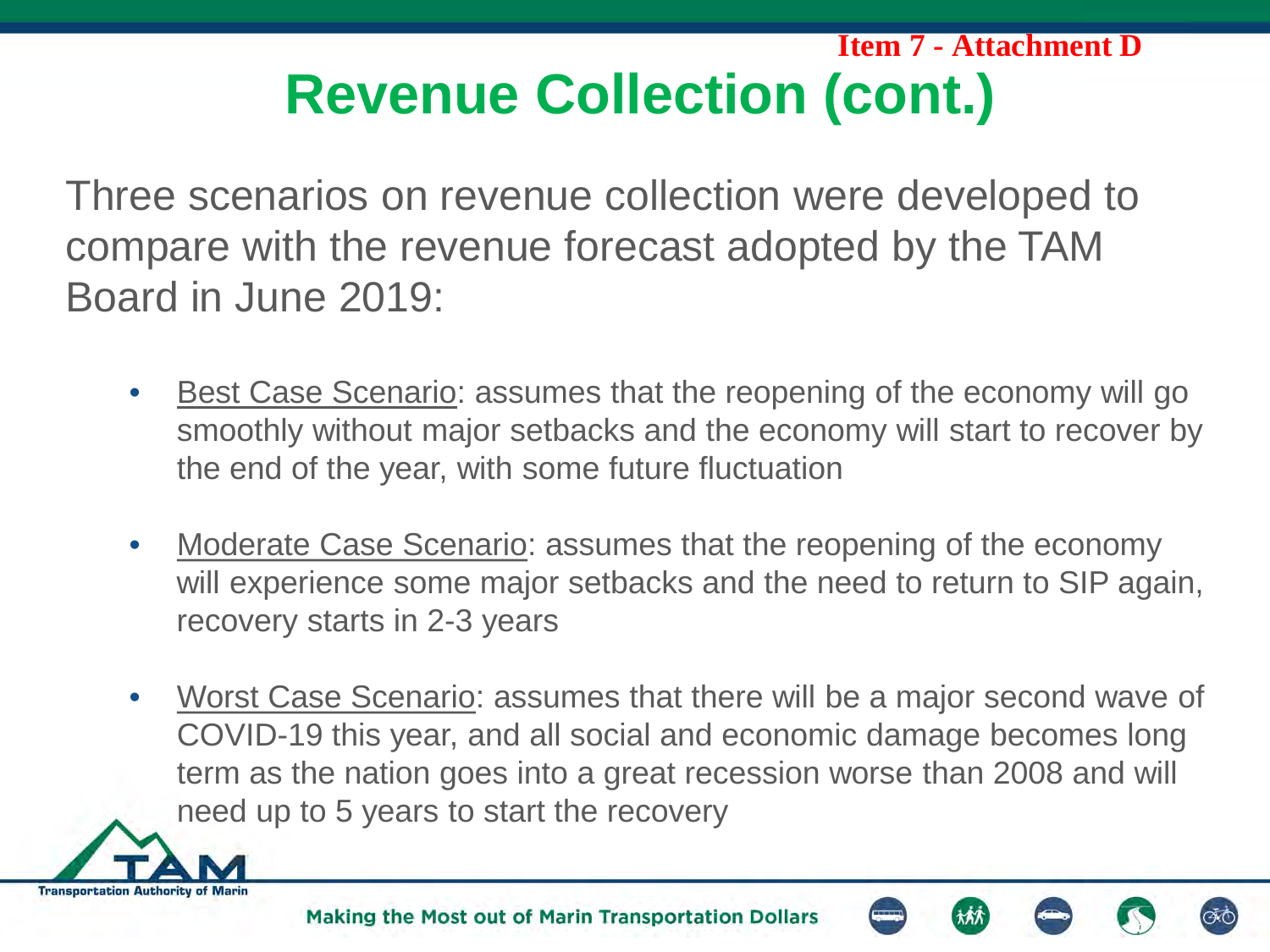#### **Revenue Collection (cont.) Item 7 - Attachment D**

| <b>Table 1: Comparison of Revenue Scenarios</b> |         |                    |                    |                    |                    |                    |                    |                    |                  |
|-------------------------------------------------|---------|--------------------|--------------------|--------------------|--------------------|--------------------|--------------------|--------------------|------------------|
|                                                 |         | <b>FY</b><br>19/20 | <b>FY</b><br>20/21 | <b>FY</b><br>21/22 | <b>FY</b><br>22/23 | <b>FY</b><br>23/24 | <b>FY</b><br>24/25 | <b>FY</b><br>25/26 | 30 Year<br>Total |
| <b>June 2019</b><br><b>Adopted</b>              | Growth  | 0.0%               | 2.5%               | 2.5%               | 2.5%               | 2.5%               | 2.5%               | 2.5%               |                  |
|                                                 | Revenue | \$27.50            | \$28.19            | \$28.89            | \$29.61            | \$30.35            | \$31.11            | \$31.89            | \$1,200          |
| <b>Best Case</b><br><b>Scenario</b>             | Growth  | 0.0%               | 0.0%               | $-2.5%$            | $-2.5%$            | 3.0%               | 3.0%               | 3.0%               |                  |
|                                                 | Revenue | \$27.50            | \$27.50            | \$26.81            | \$26.14            | \$26.93            | \$27.73            | \$28.57            | \$1,152          |
| <b>Moderate</b><br><b>Case Scenario</b>         | Growth  | 0.0%               | $-10.0\%$          | $-5.0%$            | $-2.5%$            | 3.0%               | 3.0%               | 3.0%               |                  |
|                                                 | Revenue | \$27.50            | \$24.75            | \$23.51            | \$22.92            | \$23.61            | \$24.32            | \$25.05            | \$1,015          |
| <b>Worst Case</b><br><b>Scenario</b>            | Growth  | 0.0%               | $-15.0%$           | $-5.0%$            | $-5.0%$            | $-2.5%$            | 0.0%               | 3.0%               |                  |
|                                                 | Revenue | \$27.50            | \$23.38            | \$22.21            | \$21.10            | \$20.57            | \$20.57            | \$21.19            | \$871            |



ශ්ර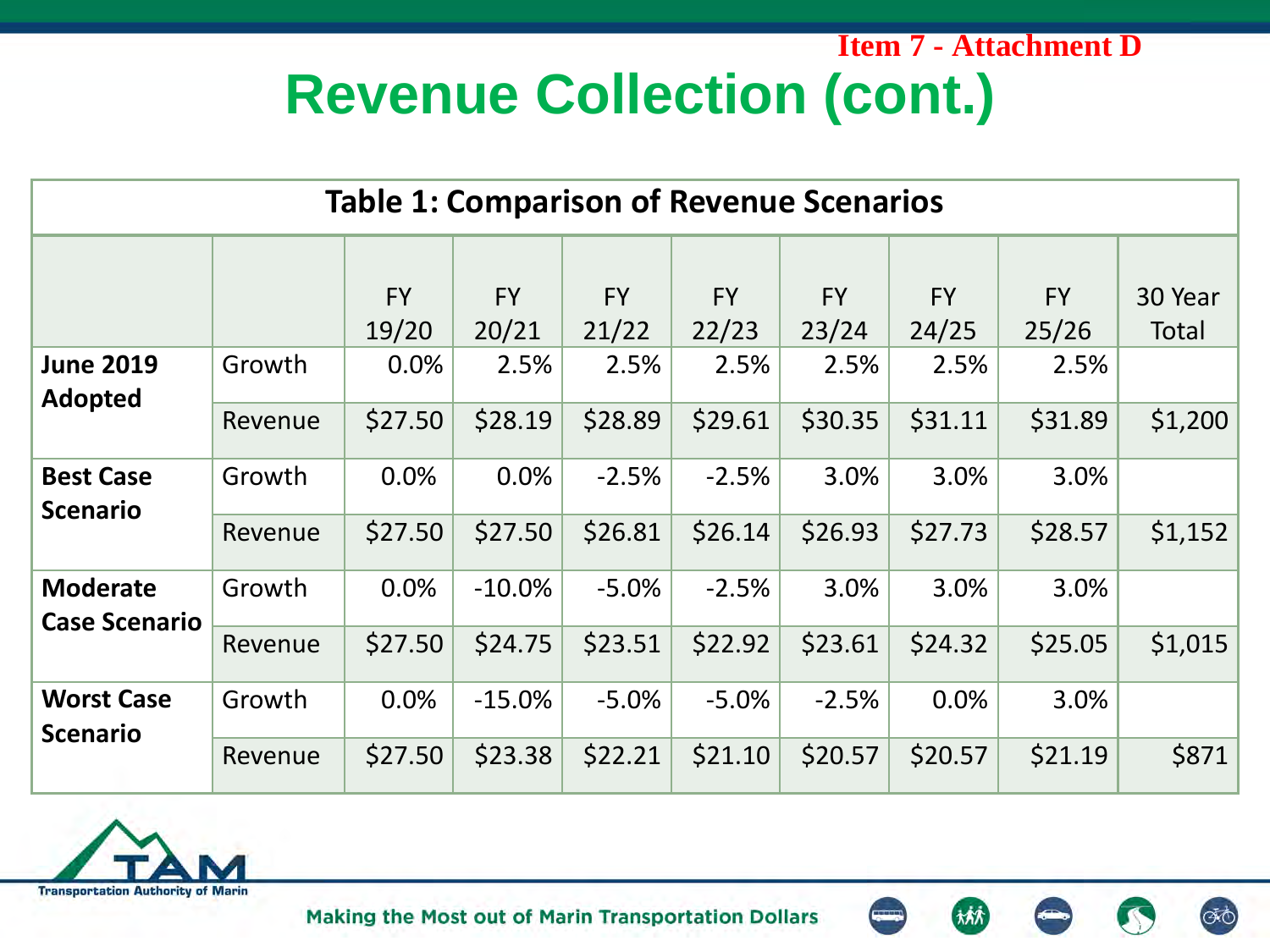### **Measures to Address Revenue Decline** *- Reserve Funds* **Item 7 - Attachment D**

- Reserve Funds Normally 5% taken off the top of Measure A/AA revenues
- Currently \$5.4 million available to offset the decline in revenue to maintain the \$27.5 million commitment in FY20/21 and reduce the negative impacts in future years
- Recommend no collection off-the-top of Measure AA Reserve Funds for any years that experience zero or negative growth

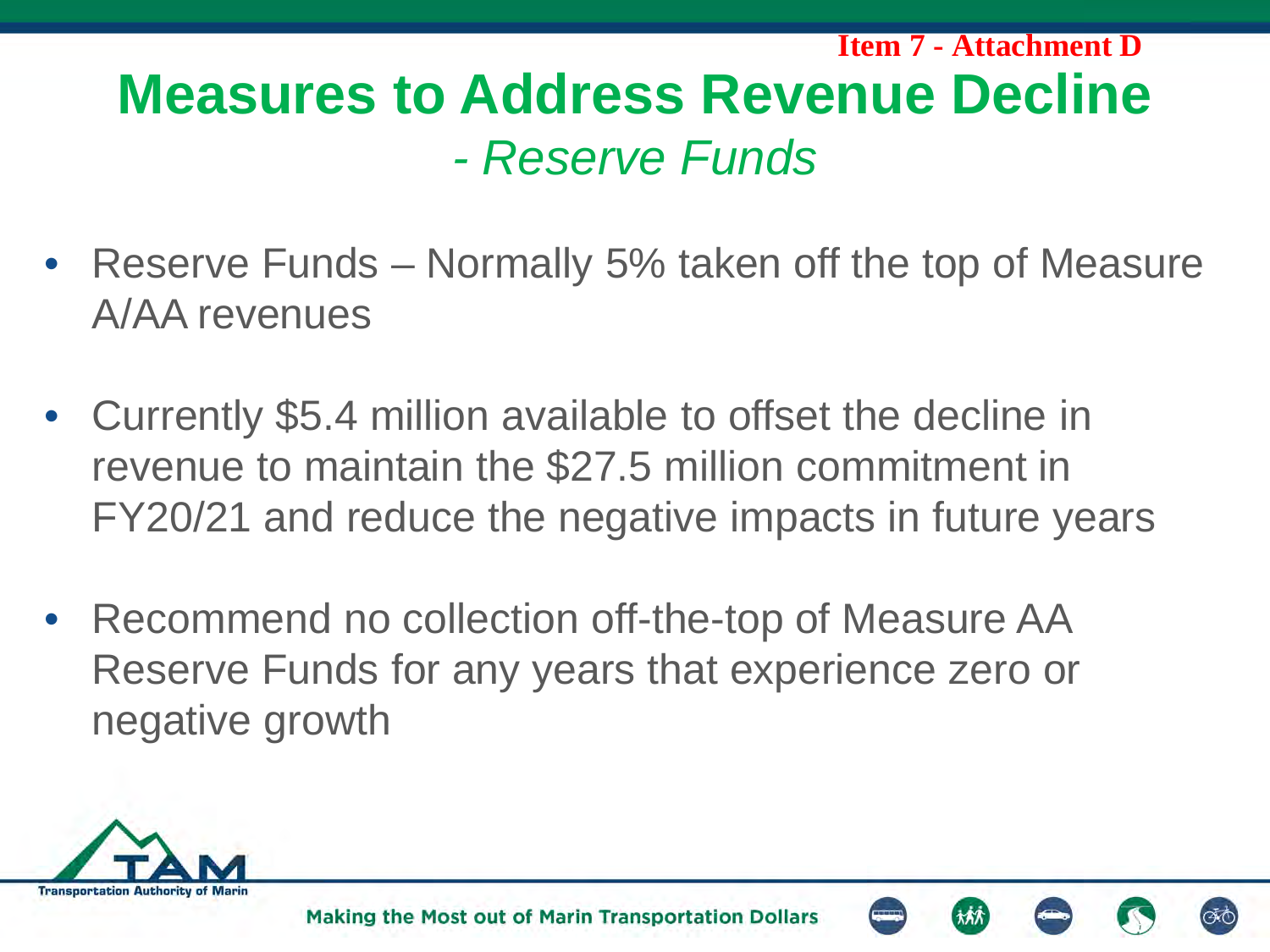**Item 7 - Attachment D**

### **Measures to Address Revenue Decline**

### *- Reserve Funds (cont.)*

| Table 2 – Potential Use of Reserve Funds - \$5.4 Million Available |                |           |           |           |           |           |                  |  |
|--------------------------------------------------------------------|----------------|-----------|-----------|-----------|-----------|-----------|------------------|--|
|                                                                    |                | <b>FY</b> | <b>FY</b> | <b>FY</b> | <b>FY</b> | <b>FY</b> | <b>Remaining</b> |  |
|                                                                    |                | 20/21     | 21/22     | 22/23     | 23/24     | 24/25     | <b>Reserve</b>   |  |
| <b>June 2019</b>                                                   | Revenue        | \$28.19   | \$28.89   | \$29.61   | \$30.35   | \$31.11   |                  |  |
| <b>Adopted</b>                                                     | Reserve        |           |           |           |           |           | \$5.4            |  |
| <b>Best Case</b>                                                   | Revenue        | \$27.50   | \$26.81   | \$26.14   | \$26.93   | \$27.73   |                  |  |
| <b>Scenario</b>                                                    | Reserve        |           | \$0.69    | \$1.36    | \$0.57    |           | \$2.78           |  |
|                                                                    | Total          | \$27.50   | \$27.50   | \$27.50   | \$27.50   | \$27.73   |                  |  |
| <b>Moderate</b>                                                    | Revenue        | \$24.75   | \$23.51   | \$22.92   | \$23.61   | \$24.32   |                  |  |
| Case                                                               | Reserve        | \$2.75    | \$2.65    |           |           |           | $\theta$         |  |
| <b>Scenario</b>                                                    | Total          | \$27.50   | \$26.16   | \$22.92   | \$23.61   | \$24.32   |                  |  |
| <b>Worst Case</b>                                                  | Revenue        | \$23.38   | \$22.21   | \$21.10   | \$20.57   | \$20.57   |                  |  |
| <b>Scenario</b>                                                    | <b>Reserve</b> | \$4.12    | \$1.28    |           |           |           | $\theta$         |  |
|                                                                    | Total          | \$27.50   | \$23.49   | \$21.10   | \$20.51   | \$20.57   |                  |  |

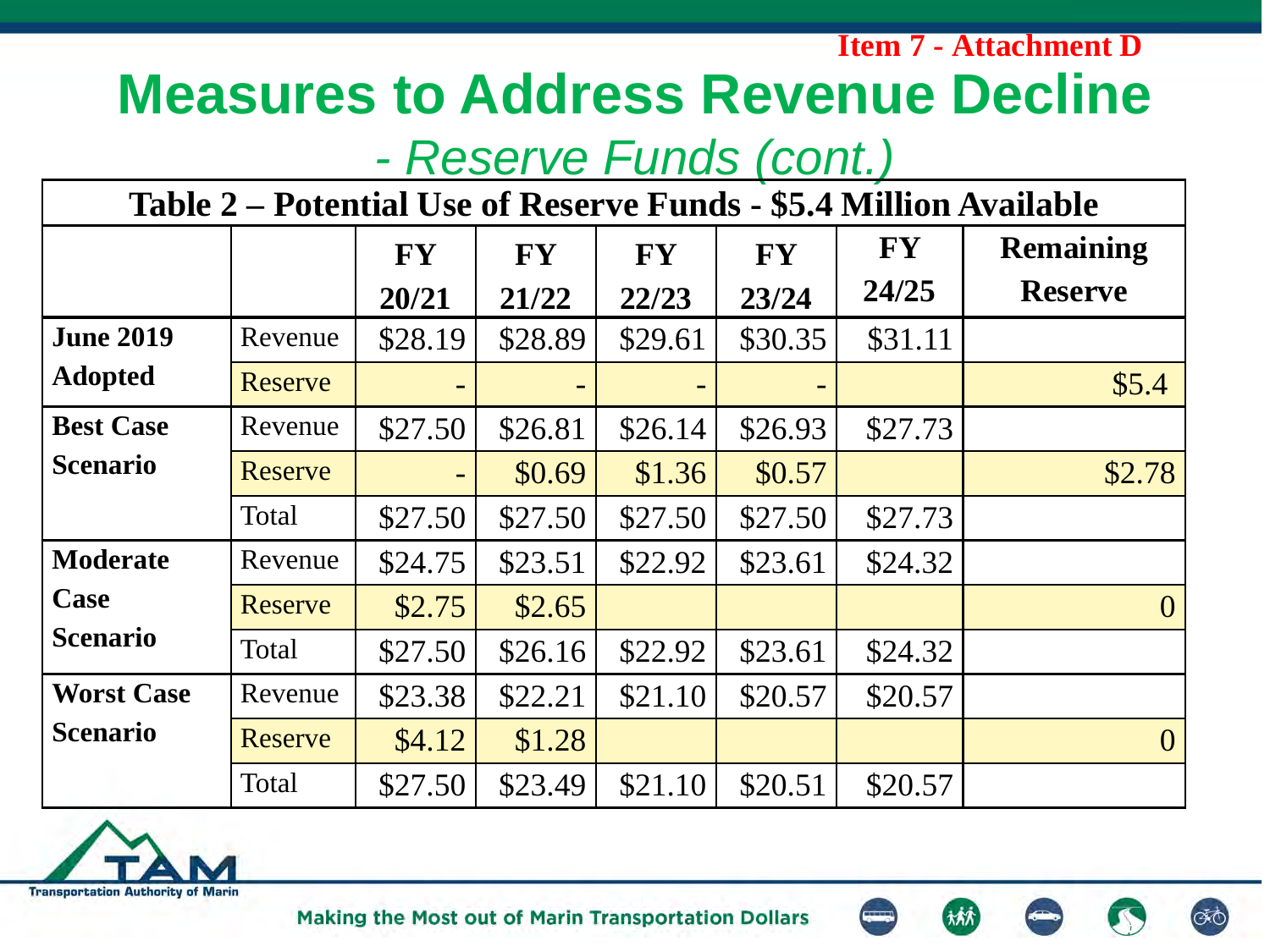**Measures to Address Revenue Decline**  *- Reserve Funds (cont.)* **Item 7 - Attachment D**

How reserve funds can be released:

- Option 1: Distribute in proportional shares in accordance with the Expenditure Plans
- Option 2: Only release to strategies/categories that have needs during this challenging time and to funding recipients that can commit to a reasonable repayment schedule

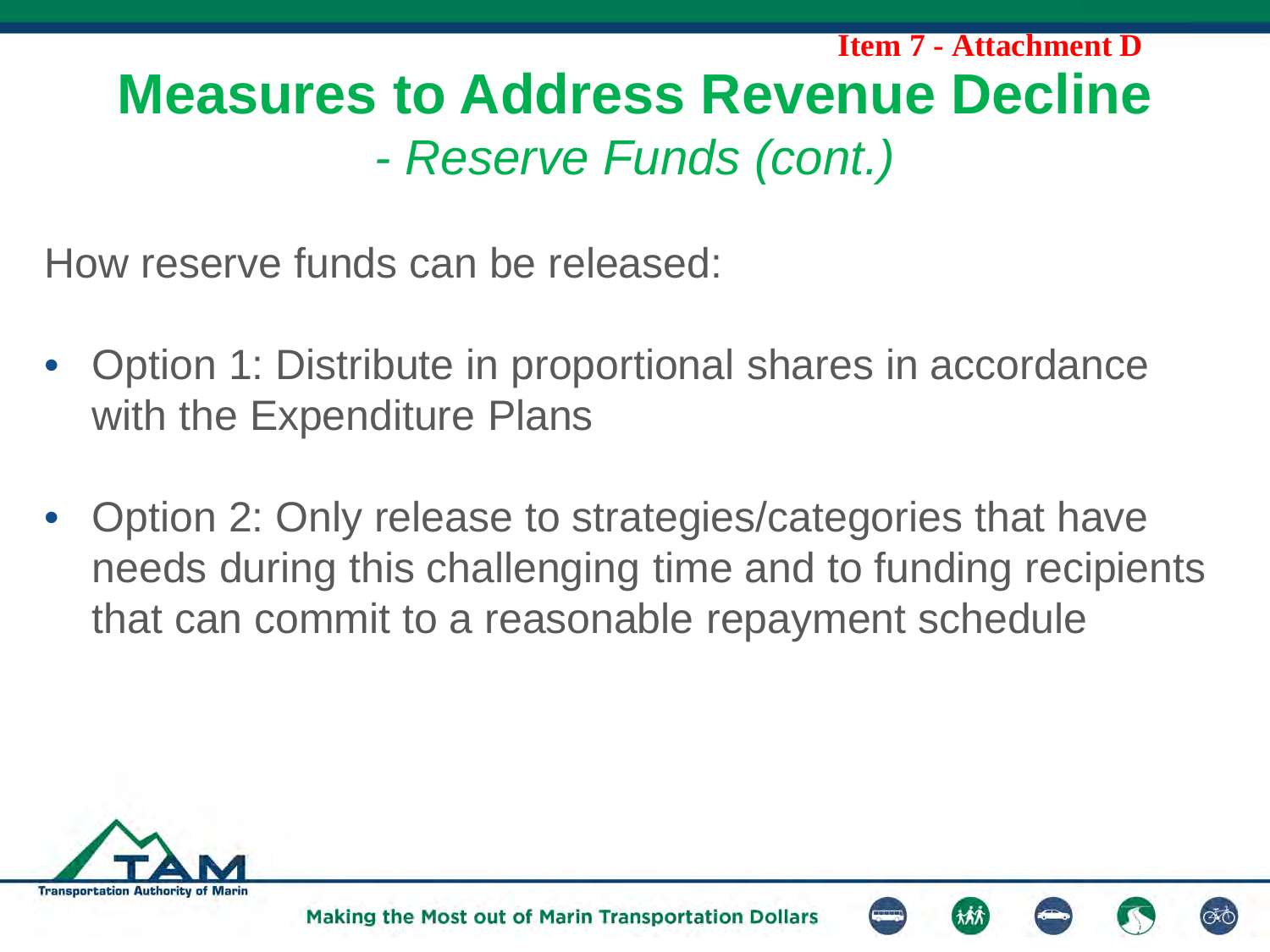**Measures to Address Revenue Decline**  *- Interest Funds* **Item 7 - Attachment D**

- Expected by June 30, 2020, an estimated total of \$6.26 million of interest funds earned
- \$4.53 million will have been spent or programmed to various projects, leaving \$1.73 million available
- Interest funds can be programmed to allowable expenses authorized by Measure A/AA at the discretion of the TAM Board

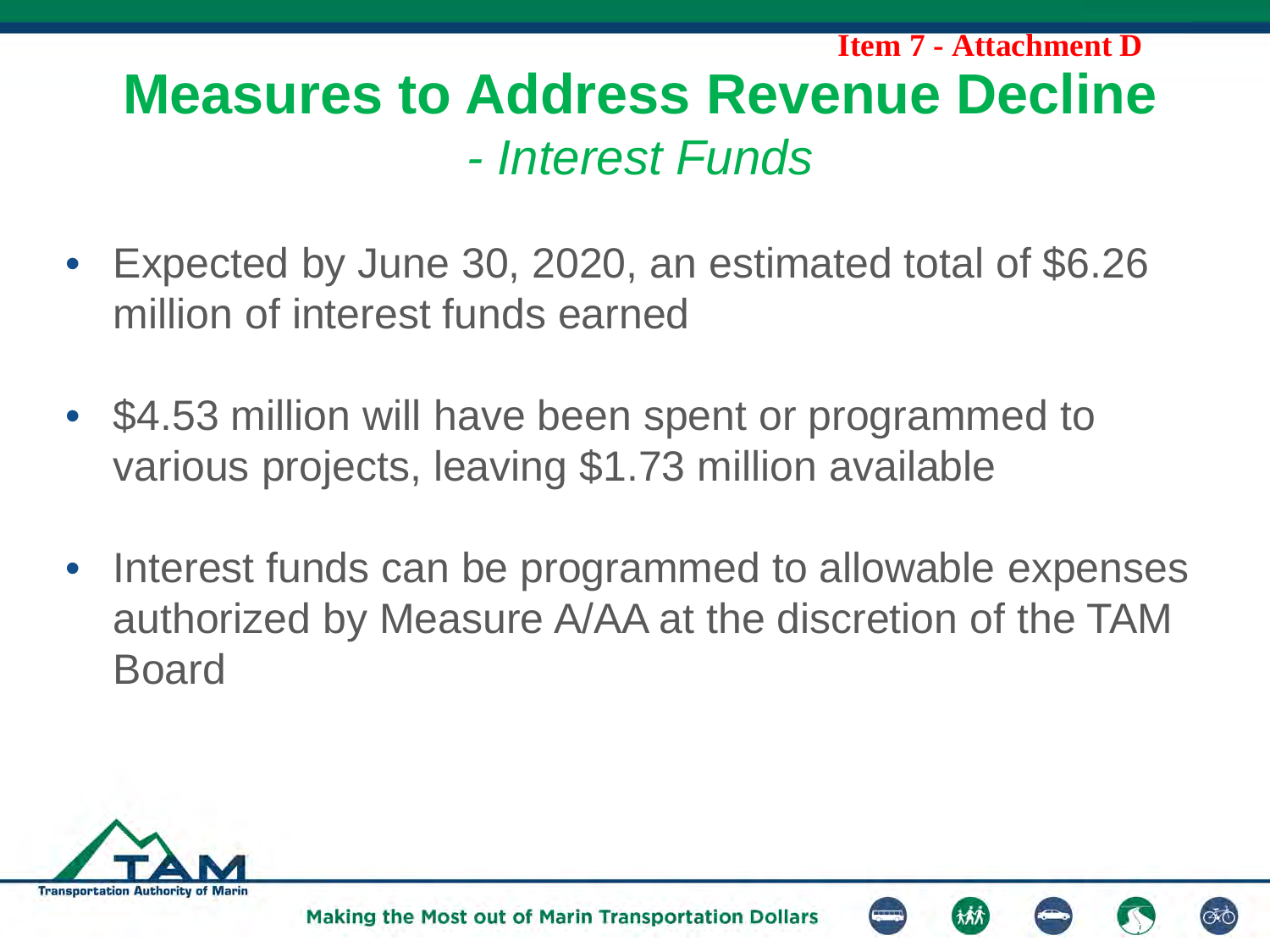**Measures to Address Revenue Decline** *- Interest Funds (cont.)* **Item 7 - Attachment D**

- Interest funds have been used judiciously in the past as emergency funds to fund shortfalls for projects and programs that have no other recourse
- The TAM Board has the discretion to program Measure A/AA Interest Funds to offset the decline in Measure AA revenue collection
- Staff recommends maintaining the past practice of holding the remaining interest funds for emergency use only – essentially an emergency reserve

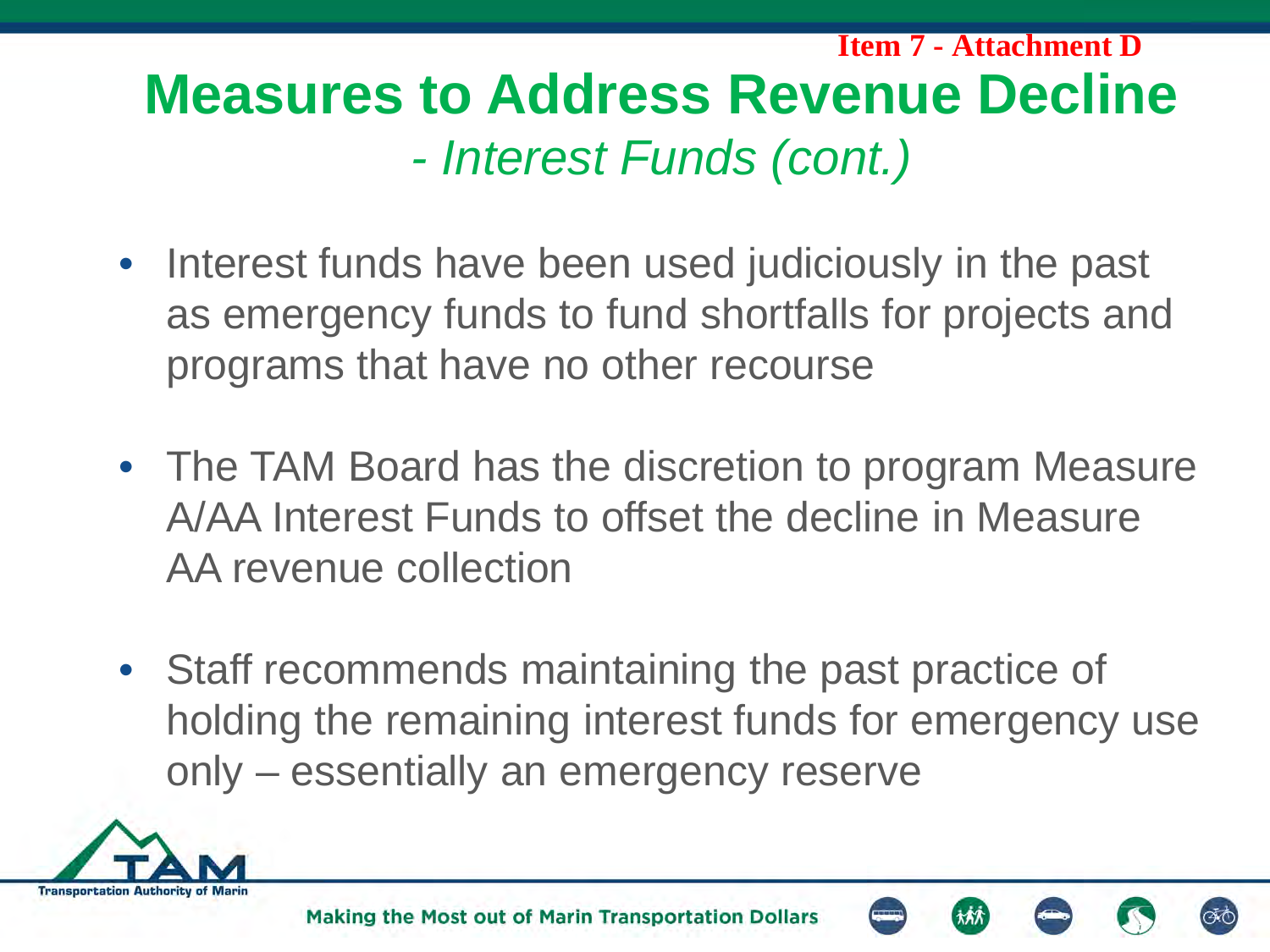### **Impacts to Programs and Projects** *-Transit*

- Receives 55% of the available Measure AA funds after various off the top expenses have been deducted
- Any revenue decline would impact the transit category the most in terms of dollar amount



Making the Most out of Marin Transportation Dollars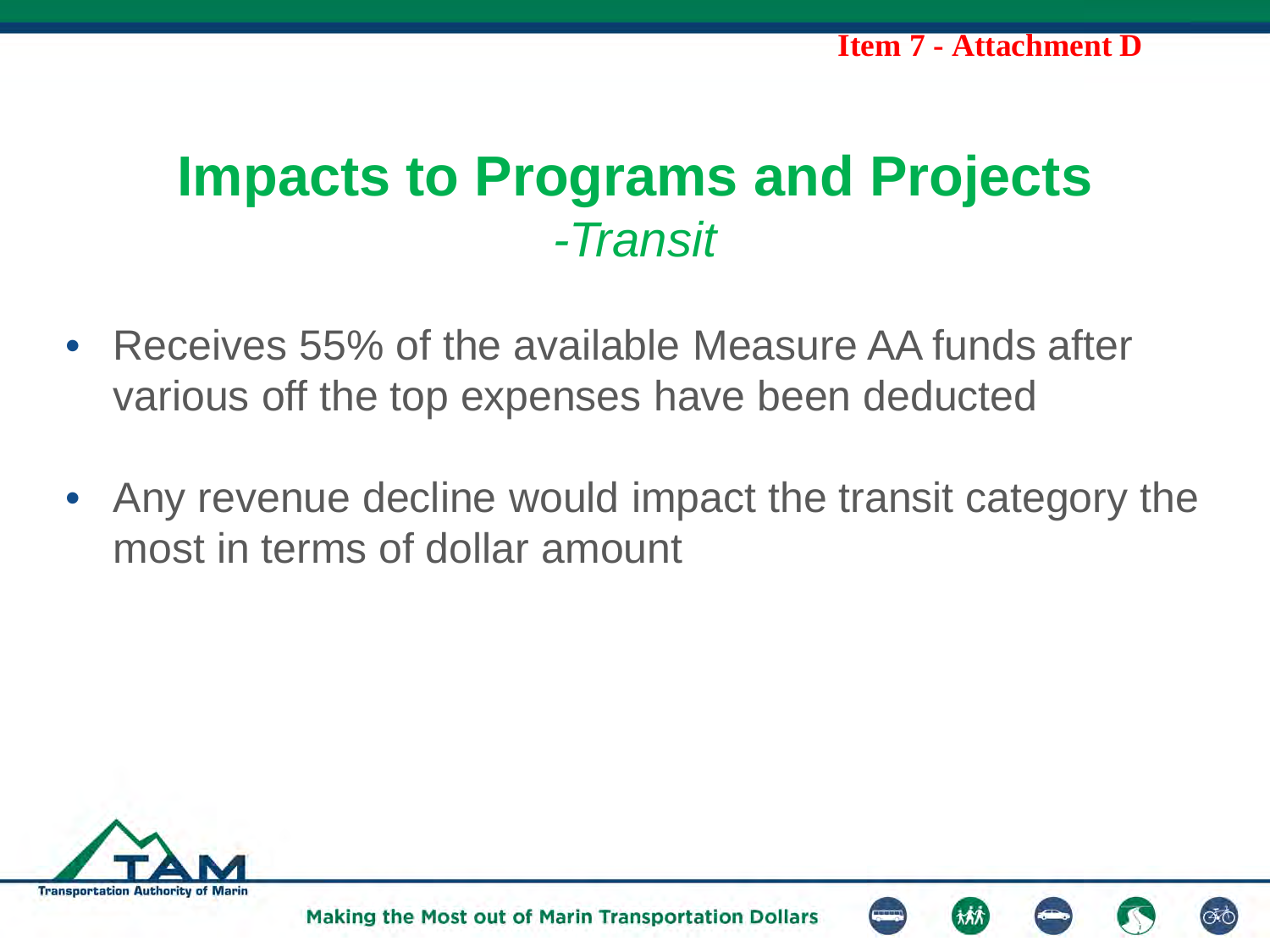#### **Impacts to Programs and Projects** *-Transit (cont.)* **Item 7 - Attachment D**

If no use of reserve funds:

- Approximately 16% drop in FY 20/21 between Adopted and Worst Case Scenario
- Approximately 21% drop in FY 21/22 between Adopted and Worst Case Scenario

| Transit - FY 20/21and FY21/22 Revenue (\$ millions) |                  |                  |                 |                   |  |  |  |  |
|-----------------------------------------------------|------------------|------------------|-----------------|-------------------|--|--|--|--|
|                                                     | <b>June 2019</b> |                  | <b>Moderate</b> |                   |  |  |  |  |
|                                                     | <b>Adopted</b>   | <b>Best Case</b> | <b>Case</b>     | <b>Worst Case</b> |  |  |  |  |
| <b>Total FY 20/21</b>                               | \$12.5           | \$12.9           | \$11.5          | \$10.8            |  |  |  |  |
| <b>Total FY 21/22</b>                               | \$12.9           | \$12.6           | \$10.9          | \$10.2            |  |  |  |  |

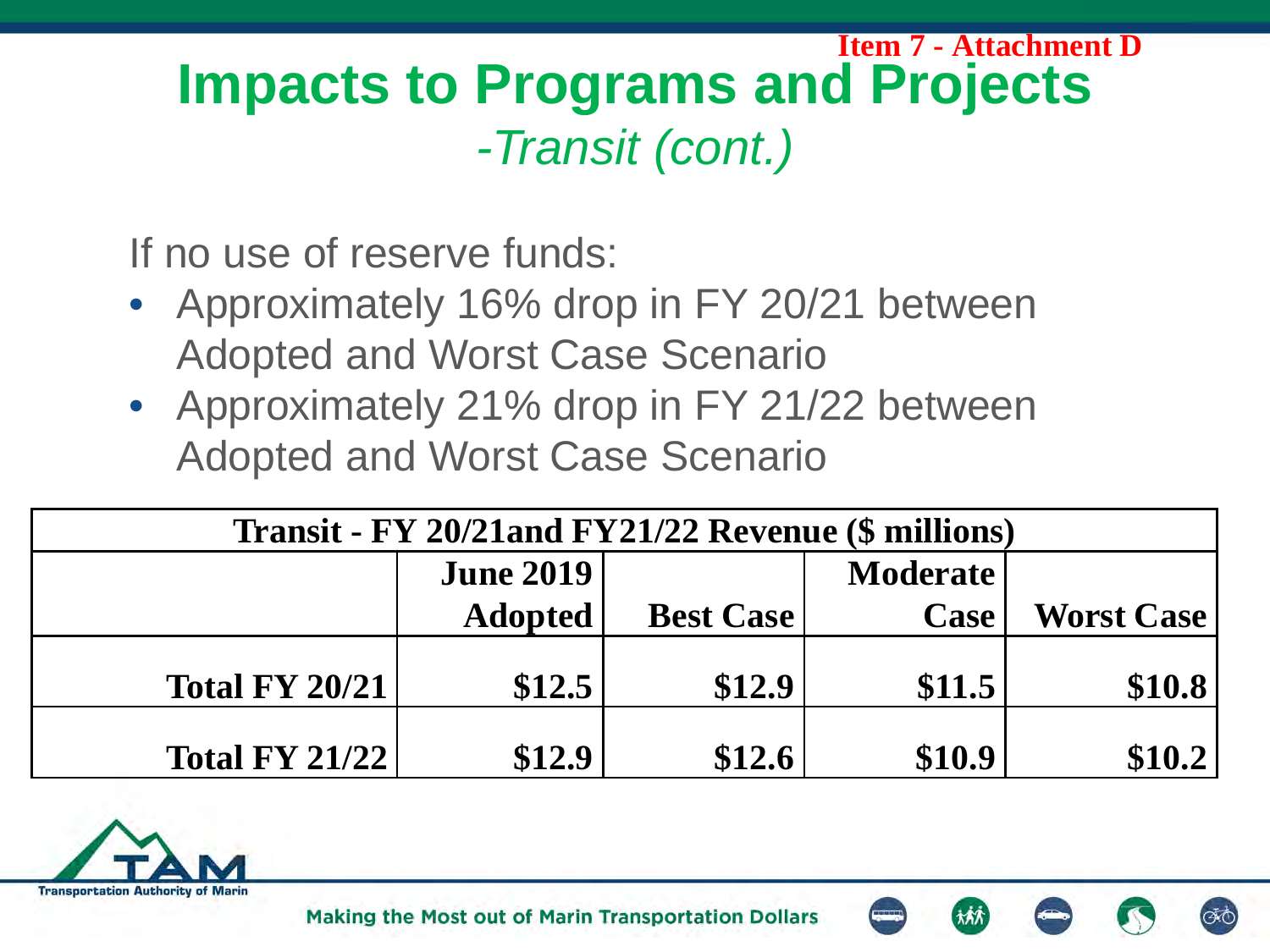## **Impacts to Programs and Projects** *- Local Infrastructure*

- Funds are distributed upfront to sponsors at the beginning of the fiscal year, based on revenue collected in prior year; not reimbursement based
- Therefore under all three scenarios, the FY20/21 allocations are the same, since based on FY19/20 collections
- FY 21/22 allocations will start to differ under the three scenarios

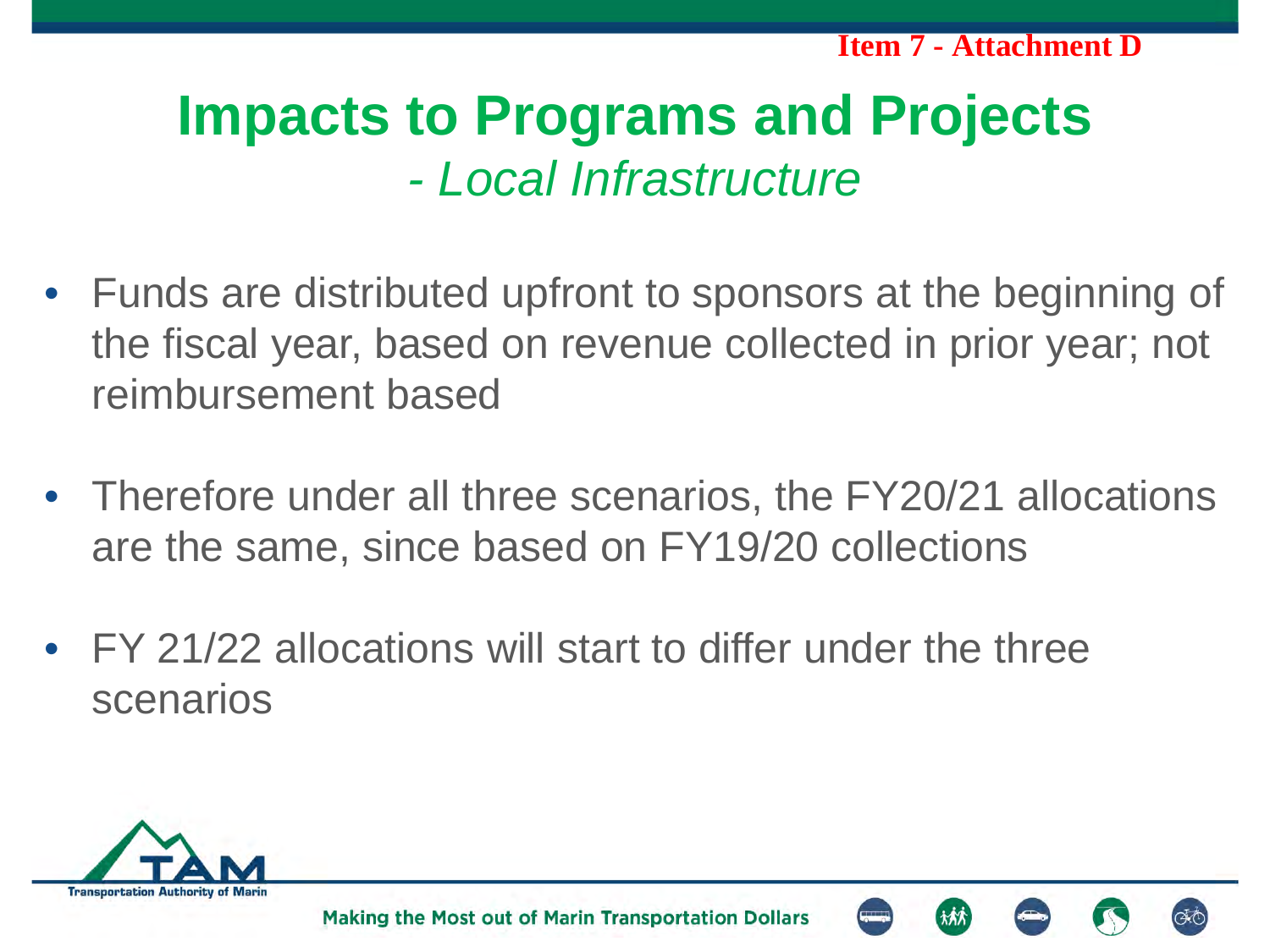## **Impacts to Programs and Projects** *- Local Infrastructure (cont.)*

- If no use of reserve funds:
	- Difference between June 2019 Adopted revenue and Worst Scenario is approximately 8.5% in FY 21/22
	- Difference between June 2019 Adopted and Worst Case Scenario is approximately 41% in FY 26/27
- Near term appears manageable but long-term drastic revenue losses could cause severe setbacks to the program and negative impacts on PCI gains



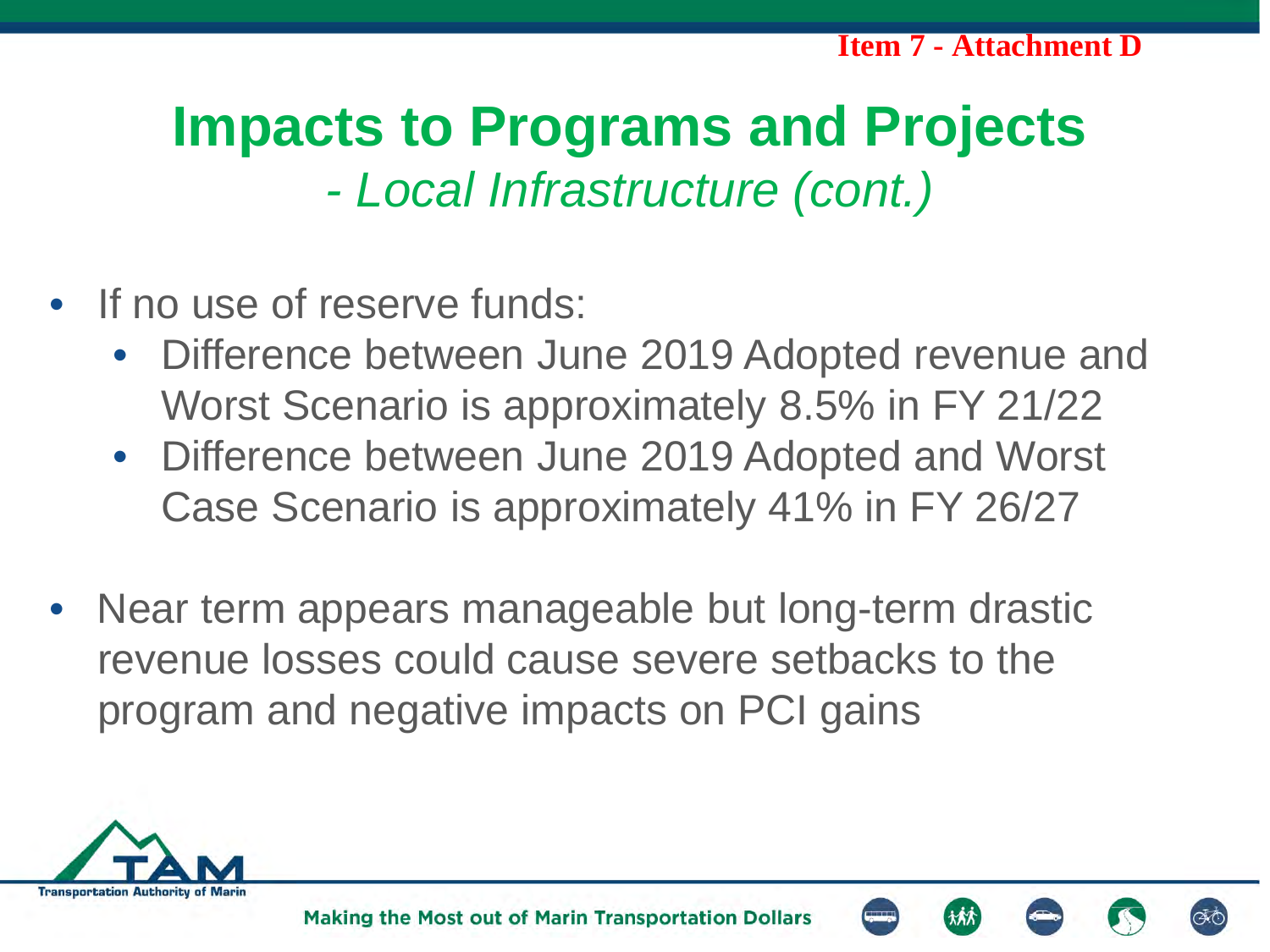### **Impacts to Programs and Projects**  *– Safe Routes to School Program* **Item 7 - Attachment D**

- Current contract is entering the final year and existing carryovers are sufficient to fund current contract to term
- Scope for next contract will be developed to fit the available funds; will bring approaches and options at later time for consideration

| <b>Table 7 – Safe Routes to School Program</b> |                 |                 |           |           |                 |  |  |  |
|------------------------------------------------|-----------------|-----------------|-----------|-----------|-----------------|--|--|--|
|                                                |                 |                 |           |           |                 |  |  |  |
|                                                | <b>FY 20/21</b> | <b>FY 21/22</b> | FY 22/23  | FY 23/24  | <b>FY 24/25</b> |  |  |  |
| June 2019 Adopted                              | \$729,569       | \$751,767       | \$774,520 | \$797,841 | \$876,194       |  |  |  |
| <b>Best Case Scenario</b>                      | \$756,038       | \$733,179       | \$710,891 | \$689,846 | \$715,292       |  |  |  |
| Moderate Case Scenario                         | \$664,601       | \$623,454       | \$603,909 | \$585,455 | \$607,768       |  |  |  |
| <b>Worst Case Scenario</b>                     | \$618,882       | \$580,021       | \$543,103 | \$525,567 | \$525,567       |  |  |  |

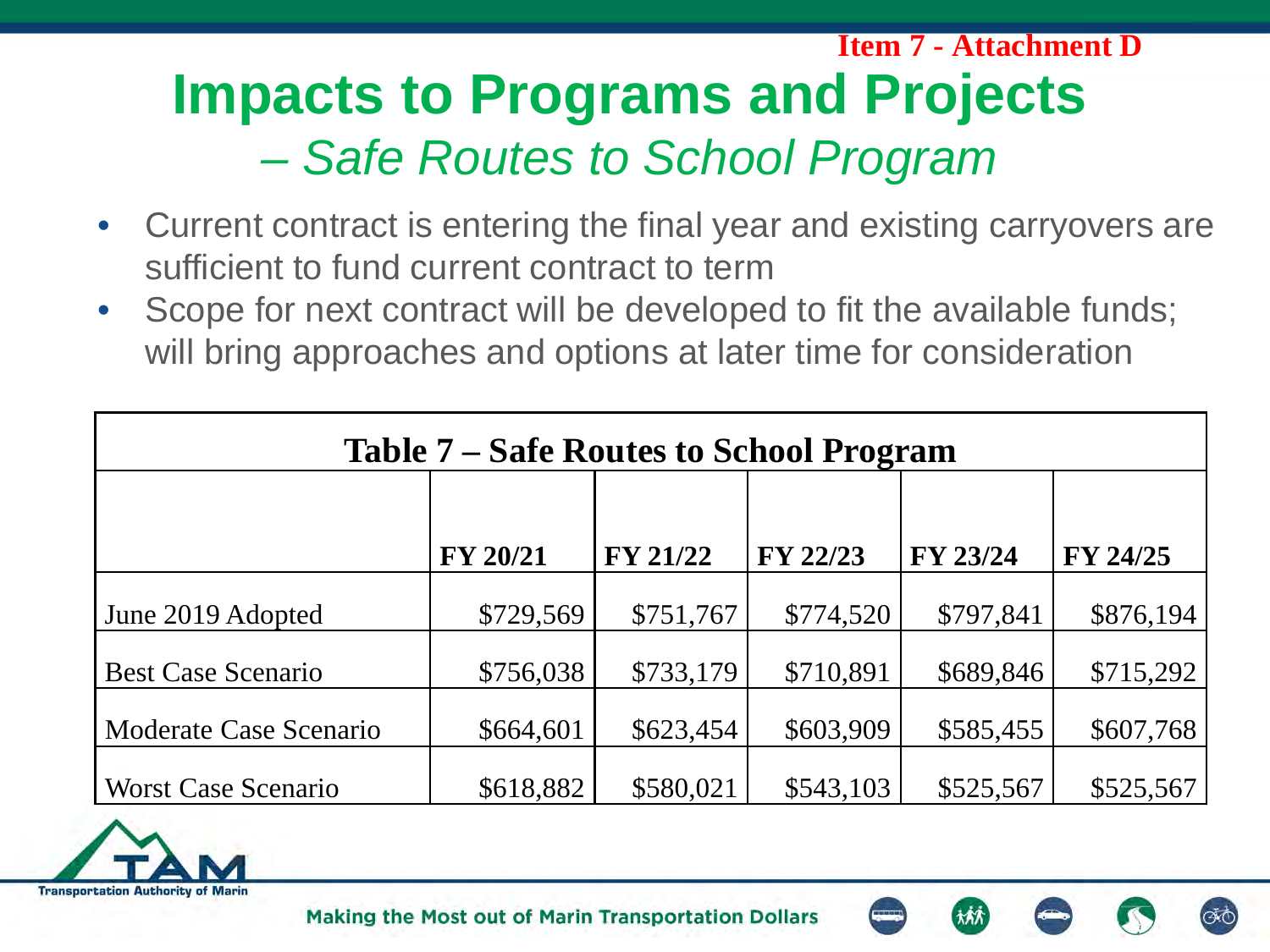#### **Impacts to Programs and Projects**  *– Crossing Guard Program* **Item 7 - Attachment D**

- Largest Measure AA Program managed by TAM
- Sufficient carryover available to maintain current level of guards for FY20/21; after FY 20/21 may need to implement program changes to address funding decline, will bring approaches and options at later time for consideration

| <b>Table 8 – Crossing Guard Program</b> |             |                 |             |             |             |  |  |  |
|-----------------------------------------|-------------|-----------------|-------------|-------------|-------------|--|--|--|
|                                         |             |                 |             |             |             |  |  |  |
|                                         | FY 20/21    | <b>FY 21/22</b> | FY 22/23    | FY 23/24    | FY 24/25    |  |  |  |
| June 2019 Adopted                       | \$1,459,139 | \$1,503,534     | \$1,549,039 | \$1,595,682 | \$1,752,389 |  |  |  |
| <b>Best Case Scenario</b>               | \$1,512,076 | \$1,466,357     | \$1,421,782 | \$1,379,693 | \$1,430,584 |  |  |  |
| Moderate Case Scenario                  | \$1,329,201 | \$1,246,907     | \$1,207,818 | \$1,170,909 | \$1,215,537 |  |  |  |
| <b>Worst Case Scenario</b>              | \$1,237,764 | \$1,160,042     | \$1,086,206 | \$1,051,134 | \$1,051,134 |  |  |  |

**Transportation Authority** 

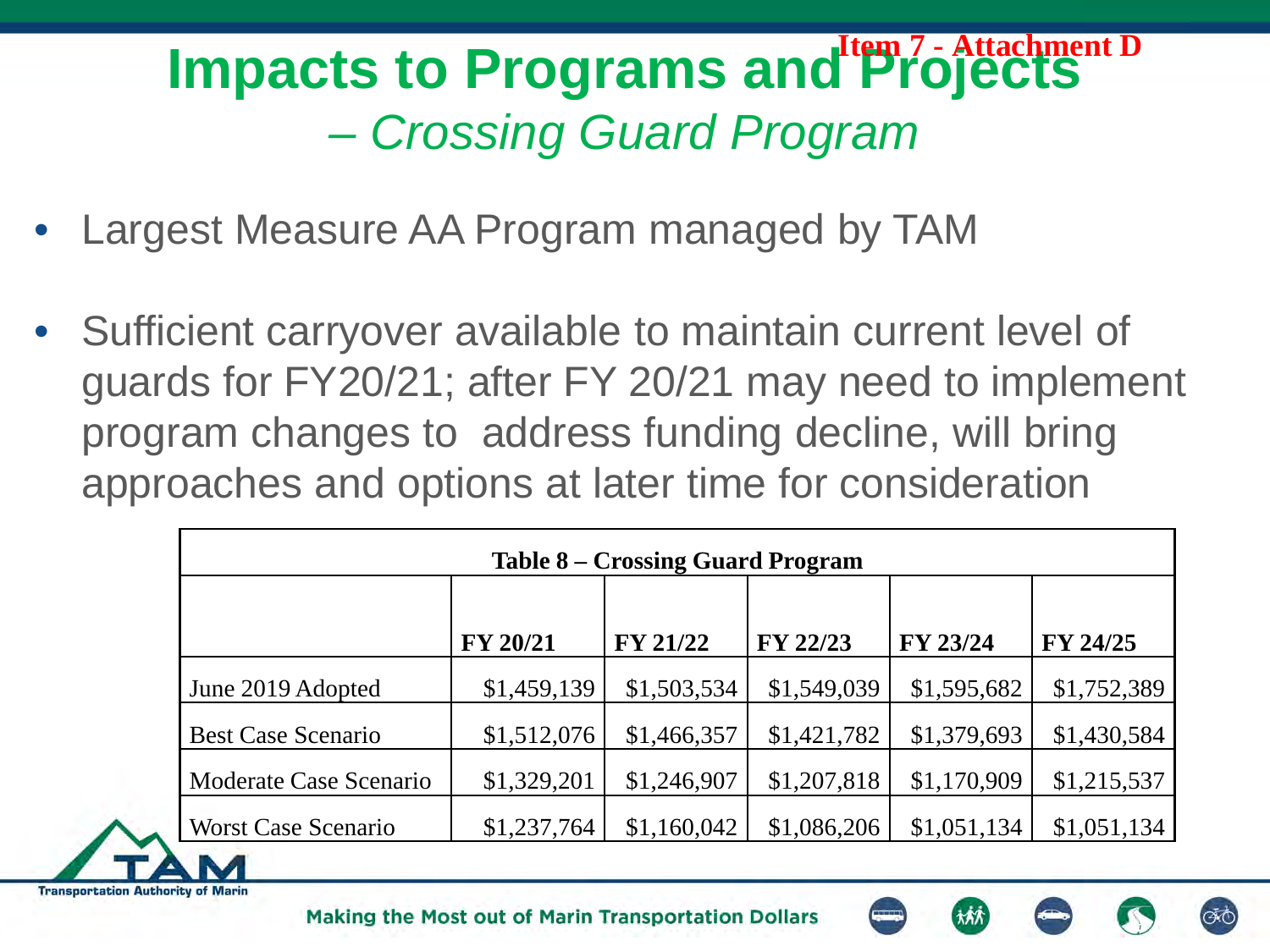### **Impacts to Programs and Projects** *- Other Projects and Programs*

- Such as the Marin-Sonoma Narrows (MSN) Project, Highway 101/I-580 Connector, Local Interchange Enhancement Projects, Safe Pathway Programs, and others.
- Revenues for category will decline as per scenarios, but most projects can be delivered by seeking other funds, managing cash flow, and reducing scope as a last resort

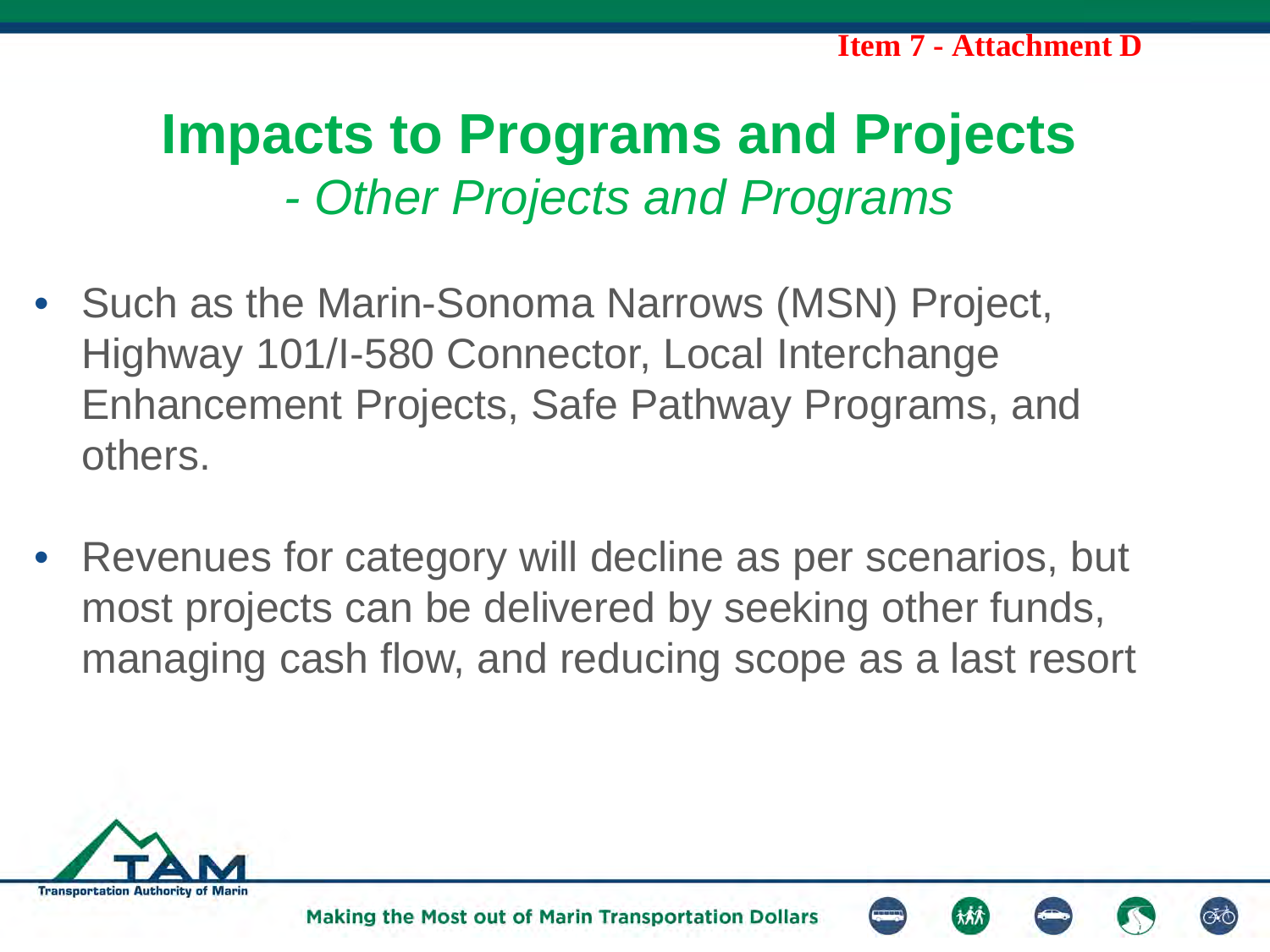**Item 7 - Attachment D**

### **Measure A Funds and Strategic Plan**

- Unspent Measure A funds remain from uncompleted projects, including Measure A Interest funds
- Small Measure A revenue collection from period prior to April 1, 2019 will continue to come in, probably in the next few years with collection/allocation adjustment and cleanup
- Measure A funds are kept separate from Measure AA funds
- Staff proposes to merge the Measure A fund information with the Measure AA fund information in one Strategic Plan with full update in 2021

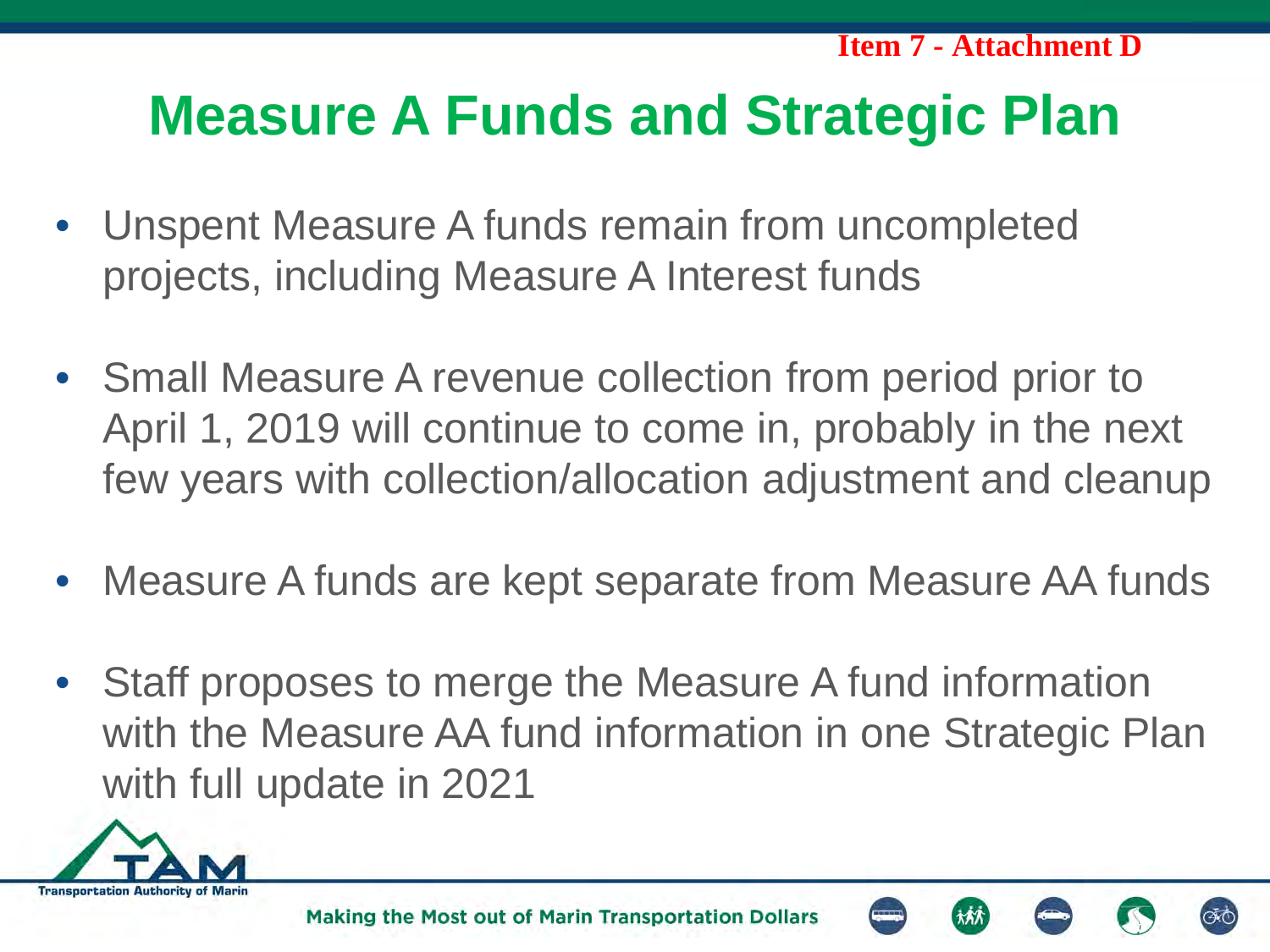# **Next Steps**

- Present revenue scenarios to the Board for review and consideration at its June 25 Meeting
- Evaluate longer term (beyond FY 20/21) program impacts in more detail and bring back options for consideration, particularly
	- *Safe Routes to School Program*
	- *Crossing Guard Program*
- Work closely with transit operators and local jurisdictions to understand the potential impacts and how TAM can help during the challenging time as the funding agency
- Monitor the revenue and economic recovery closely and return with regular updates